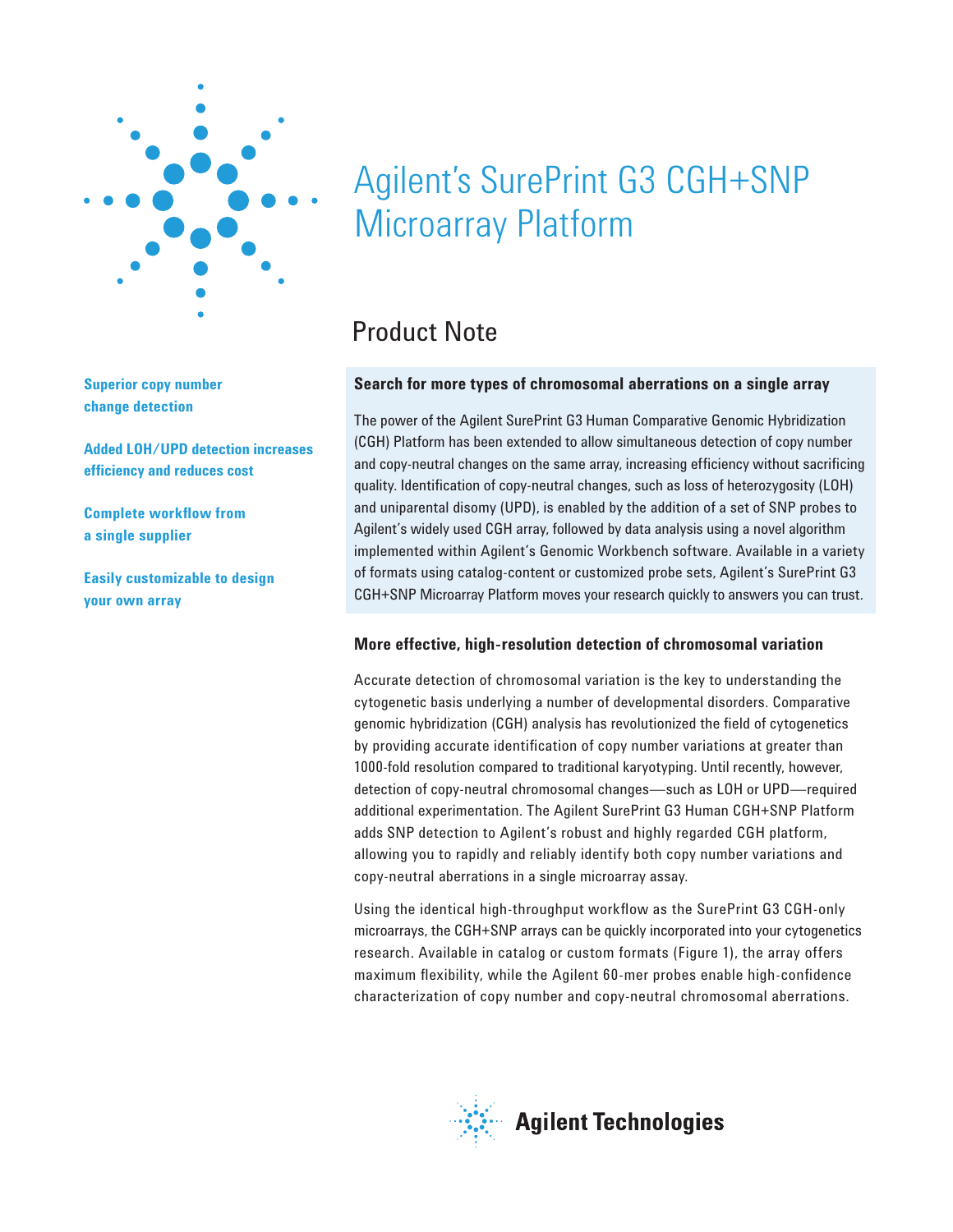

**Figure 1.** *Agilent's SurePrint G3 CGH+SNP catalog and custom microarrays are available in multiple formats and feature amounts.* 

#### **A customizable platform for simultaneous detection of copy number and copy-neutral variation**

Expanding the current SurePrint G3 selection, Agilent's SurePrint G3 CGH+SNP arrays are available in both catalog (Table 1) and custom design formats. The catalog 2x400K SurePrint G3 CGH+SNP array contains approximately 300,000 CGH probes and 120,000 SNP probes. Genotypes are measured using two SNP probes per SNP, providing the highest call rate and accuracy per SNP, and resulting in ~5–10 Mb resolution for LOH/UPD detection across the entire genome. The CGH probes are gene- and exon-biased, focusing coverage to the most important regions of the genome.

The catalog 4x180K SurePrint G3 CGH+SNP array contains approximately 120,000 CGH probes and 60,000 SNP probes. Genotypes on this array are measured using one SNP probe per SNP, providing ~5–10 Mb resolution for LOH/UPD detection across the entire genome. The CGH probes consist of the entire ISCA (International Standards for Cytogenomic Arrays) Consortium (http://isca.genetics.emory.edu) 8x60K version probe set and an additional 60,000 backbone probes. The ISCA 8x60K probe set has an even backbone probe coverage of 60 Kb and high-density coverage of  $\sim$ 500 targeted regions with the spacing of 5 Kb per probe or at least 20 probes per gene region. These targeted regions include telomere and unique centromere FISH clone regions, microdeletion/duplication regions, genes of known haploinsufficiency, and regions associated with X-linked mental disorders.

Custom SurePrint G3 CGH+SNP microarrays can also be readily designed in eArray, a free web-based application, or eArray XD, the desktop version of eArray. The eArray database houses more than 28 million CGH probes and approximately 65,000 probes for SNPs. Multiple microarray formats allow for maximum flexibility while 60-mer probes enable highconfidence characterization of chromosomal variation.

|                                 | <b>Catalog 2x400K CGH+SNP</b> | <b>Catalog 4x180K CGH+SNP</b> |
|---------------------------------|-------------------------------|-------------------------------|
| Number of CGH probes            | $~1$ - 300.000                | ~120.000                      |
| <b>Median CGH probe spacing</b> | $\sim$ 7 Kb                   | $\sim$ 25 Kb                  |
| <b>ISCA content</b>             | none                          | <b>ISCA 8x60K version</b>     |
| Exon biased                     | yes                           | n <sub>0</sub>                |
| Number of SNP probes            | ~120.000                      | ~10000                        |
| Number of SNP probes per SNP    | $\overline{2}$                | $\mathbf{1}$                  |
| Copy-neutral LOH resolution     | $\sim$ 5–10 Mb                | $\sim$ 5-10 Mb                |

#### **Table 1. Comparison of SurePrint CGH+SNP 2x400K and 4x180K catalog microarrays**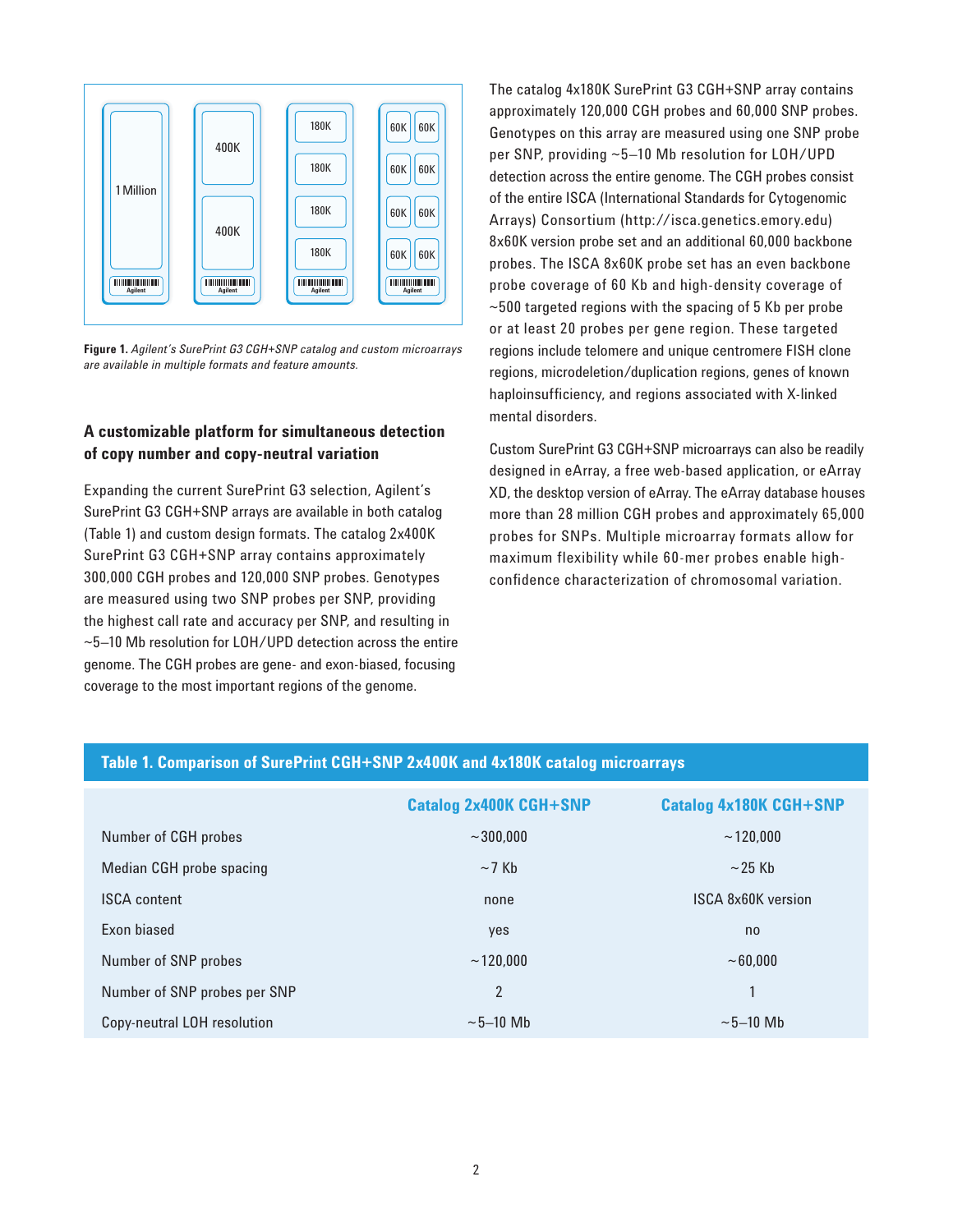#### **Easy workflow designed for high-quality CGH+SNP detection**

A simple, efficient sample preparation process starts from as little as 500 ng DNA and uses enzymatic restriction digestion followed by Klenow-based enzymatic labeling (Figure 2).<sup>1</sup> The new CGH+SNP microarrays are still printed on 1 in. x 3 in. glass slides and are compatible with Agilent's standard hybridization gaskets and chambers. Microarrays are scanned at 3 microns using the Agilent SureScan Microarray Scanner (G4900DA).

Novel and powerful algorithmic analysis detects regions of copy-neutral LOH or UPD (Figure 3). With high-quality DNA samples, the SNP call rate is greater than 95% with a greater than 99% accuracy.<sup>2</sup> The number and quality of copy number aberrations detected on the SurePrint G3 CGH+SNP microarrays is comparable to detection using G3 CGH-only microarrays,<sup>2</sup> with the added benefit of simultaneous identification of copy-neutral aberrations as small as 5 Mb. The new SurePrint G3 CGH+SNP array enables efficient, high-quality discovery of chromosomal aberrations that cannot be detected in a single assay using any other method.



**Figure 2.** *The SurePrint G3 CGH+SNP microarrays use the same Agilent CGH workfl ow as the SurePrint CGH-only arrays. Restriction digestion of genomic DNA allows genotyping of SNPs located in the enzymes' recognition sites.*



**Figure 3.** Agilent Genomic Workbench view of SNP data (number of uncut alleles, bottom panel), and CGH data (log<sub>2</sub> ratios, top panel) from a CGH+SNP array shows UPD of the entire chromosome 15. Settings for CGH aberration calling: ADM-2, threshold 5, minimum of 3 probes ≥ 0.25 log<sub>2</sub> ratio.